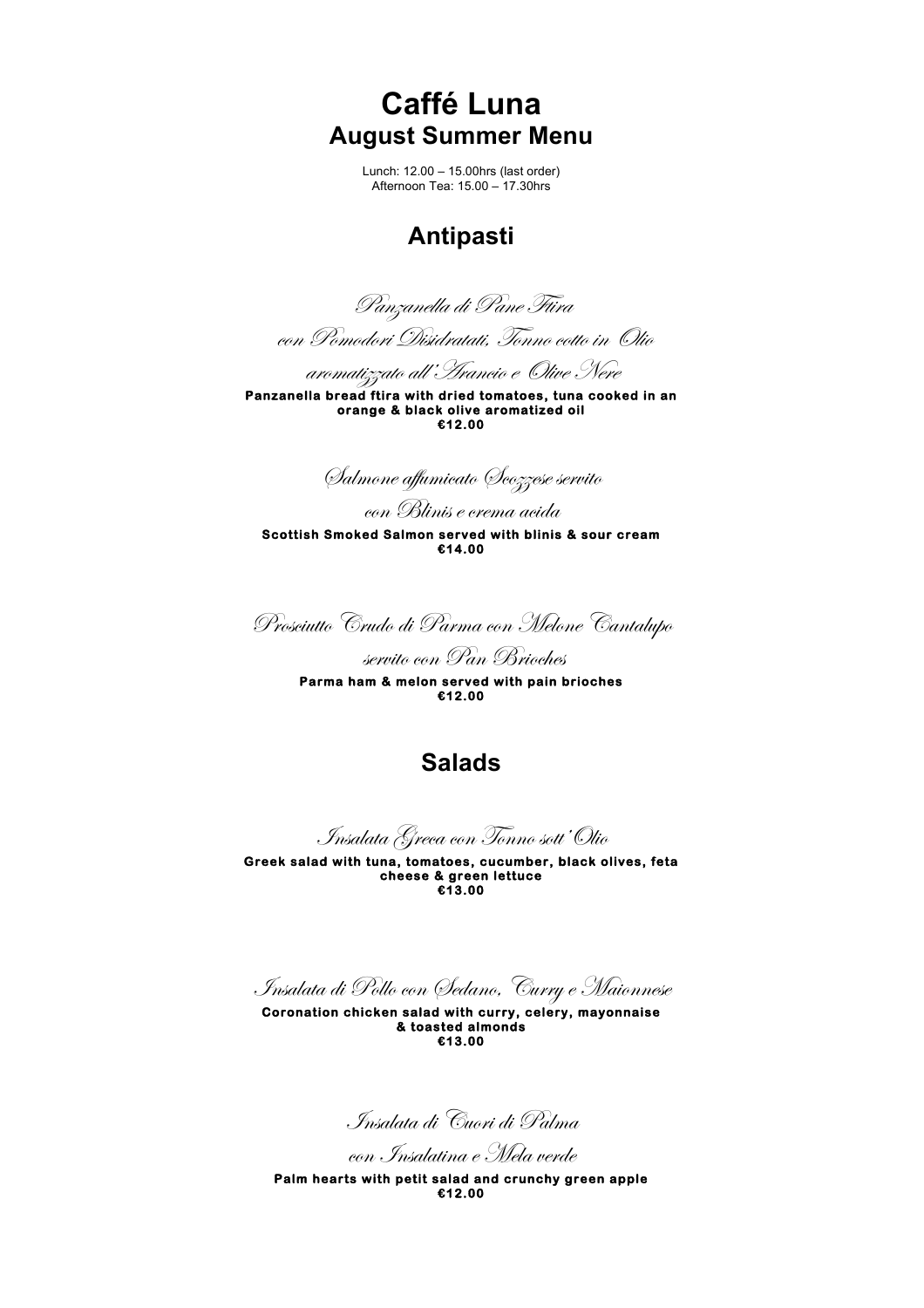### **Primi**

Crema tiepida di Peperoni Rossi

con croccante di Bacon aromatizzato al Timo **Warm red pepper cream with crispy bacon flavoured with thyme €11.00** 

Riso Carnaroli con Vellutata di Pomodori dolci, Olive

Nere Taggiasche e Polvere di Capperi in Agrodolce

**Carnaroli rice in a sweet tomato veloute, black olives & sweet & sour capers €12. 00** 

Spaghetti di Grano duro con Zucchine e Menta Fresca

 **'Spaghetti' with sautéed courgettes & fresh mint €10 .00** 

### **Secondi**

Tagliata di Manzo con Rucola di Campo

e Scaglie di Parmigiano Reggiano

**Seared sliced beef with fresh rocket salad topped with Parmesan flakes €18.00** 

Suprema di Pollo arrosto

con Patate morbide al Rosmarino e Taccole

**Roasted chicken supreme with rosemary scented soft potatoes served with sautéed mangetout €14.00** 

Darna di Branzino confit con

Pomodorini del Piennolo e Basilico fresco

**Seared filet of Sea bass with cherry tomato confit & fresh basil chutney €16.00** 

All our dishes are cooked to order. We would therefore appreciate your patience should there be a short delay. Please advise our staff of any particular allergies or dietary requirements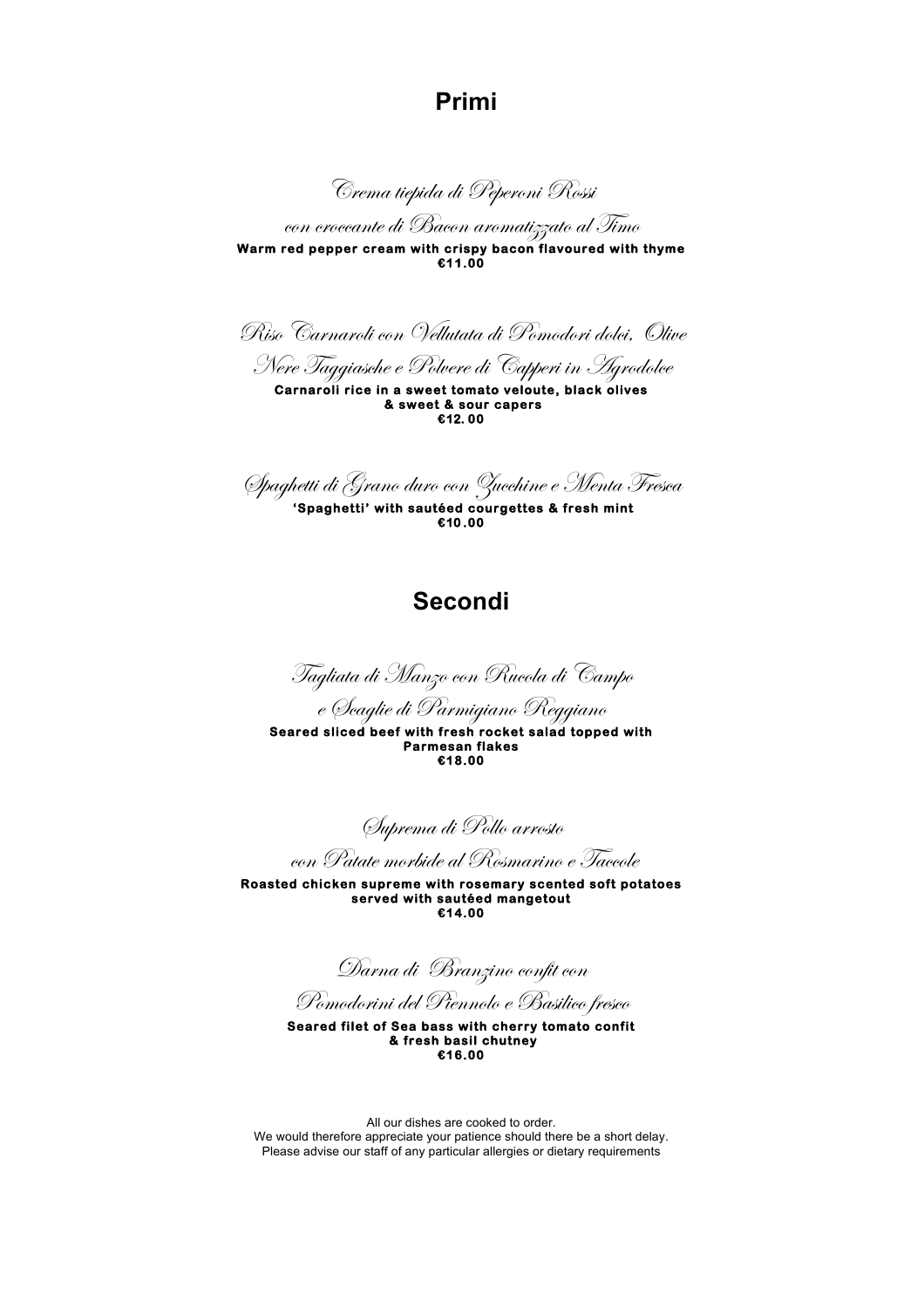## **A Taste of Malta…**

### **Starters**

Gbejniet

**Breaded deep fried Gozo cheeselet 'gbejniet' with an orange ginger & honey sauce served with a side salad €9.00** 

Gbejniet Carpaccio

**Gozo cheeselet 'gbejniet' carpaccio style marinated in extra virgin olive oil & herbs €8.00** 

Mixed Maltese Platter

**Bigilla, Gozo cheeselet 'gbejniet', stuffed olives, Maltese sausage & sundried tomatoes served with galletti water biscuits & Maltese ftira bread €11.00** 

### **Main course**

Bragjoli

**Beef olives braised in wine with Maltese style baked potatoes €12 .00** 

Qarghabali Mimli

**Round local marrows stuffed with minced meat with Maltese style baked potatoes €10.00** 

**Sweets**

Mqaret

**Deep fried diamond shaped pastries stuffed with dates, figs & scented with orange flower water €4.50**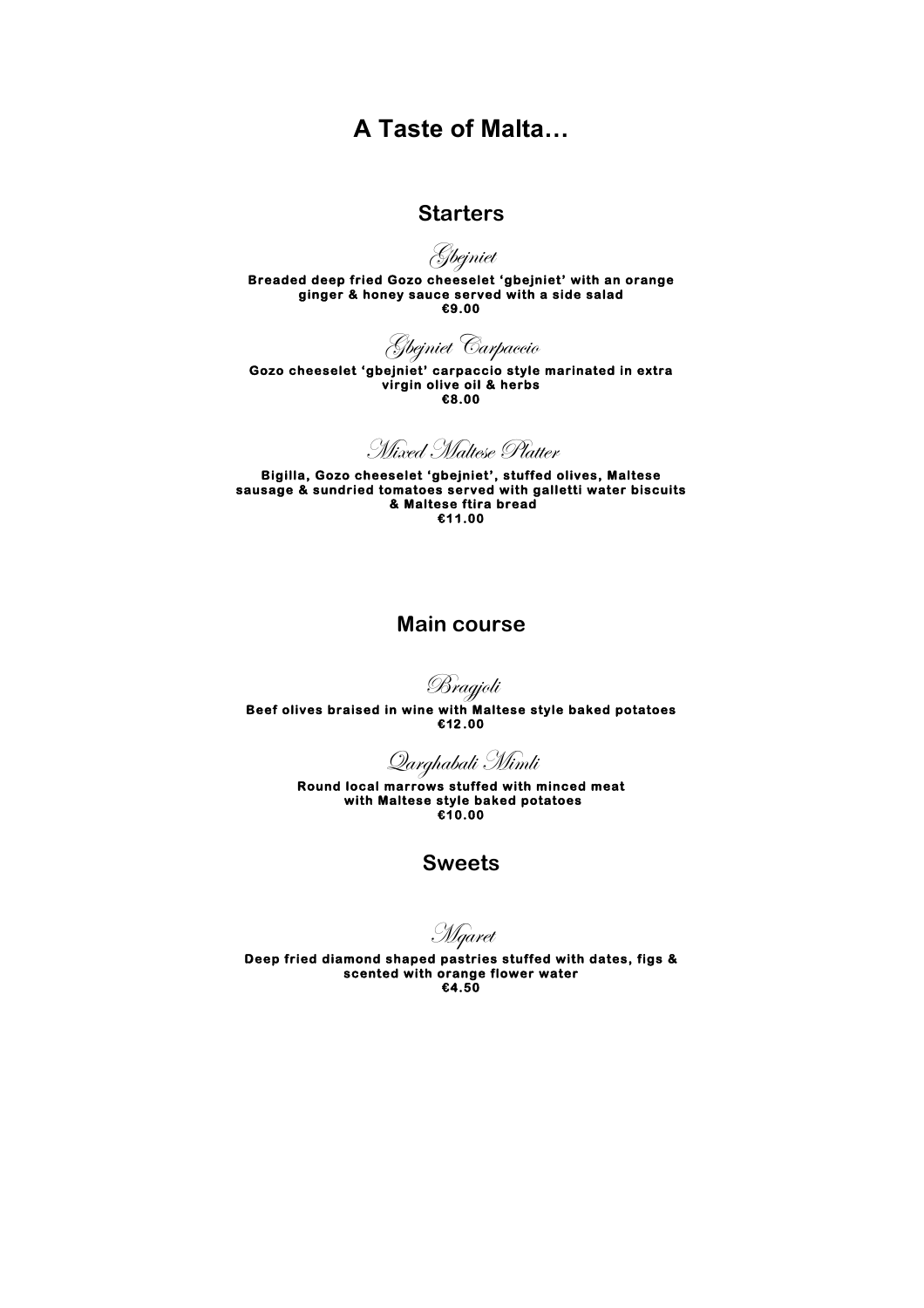### **Desserts from our Patisserie**

Sorbetto al Limone di Amalfi

**Lemon sorbet from the Amalfi Coast €6.00** 

Macedonia di Frutta

**Fresh fruit Salad €6.00** 

Torta Mimosa

**Sponge creamy light dessert with dark chocolate sauce €6.00** 

Crostatina con crema di Limone e Meringa

**Lemon meringue pie €6.00** 

Meringata alle Nocciole con Panna e Fragole

**Strawberry hazelnut meringue €6.00** 

Crema di Yogurt Greco

servita su composta di Fragole marinate al Valpolicella

**Greek yoghurt with strawberry compote marinated in Valpolicella red wine €6.00** 

Mattoncino al Cioccolato con Gelato alla Vaniglia

 **Chocolate brownie with vanilla ice cream whipped cream & warm chocolate sauce €6.00**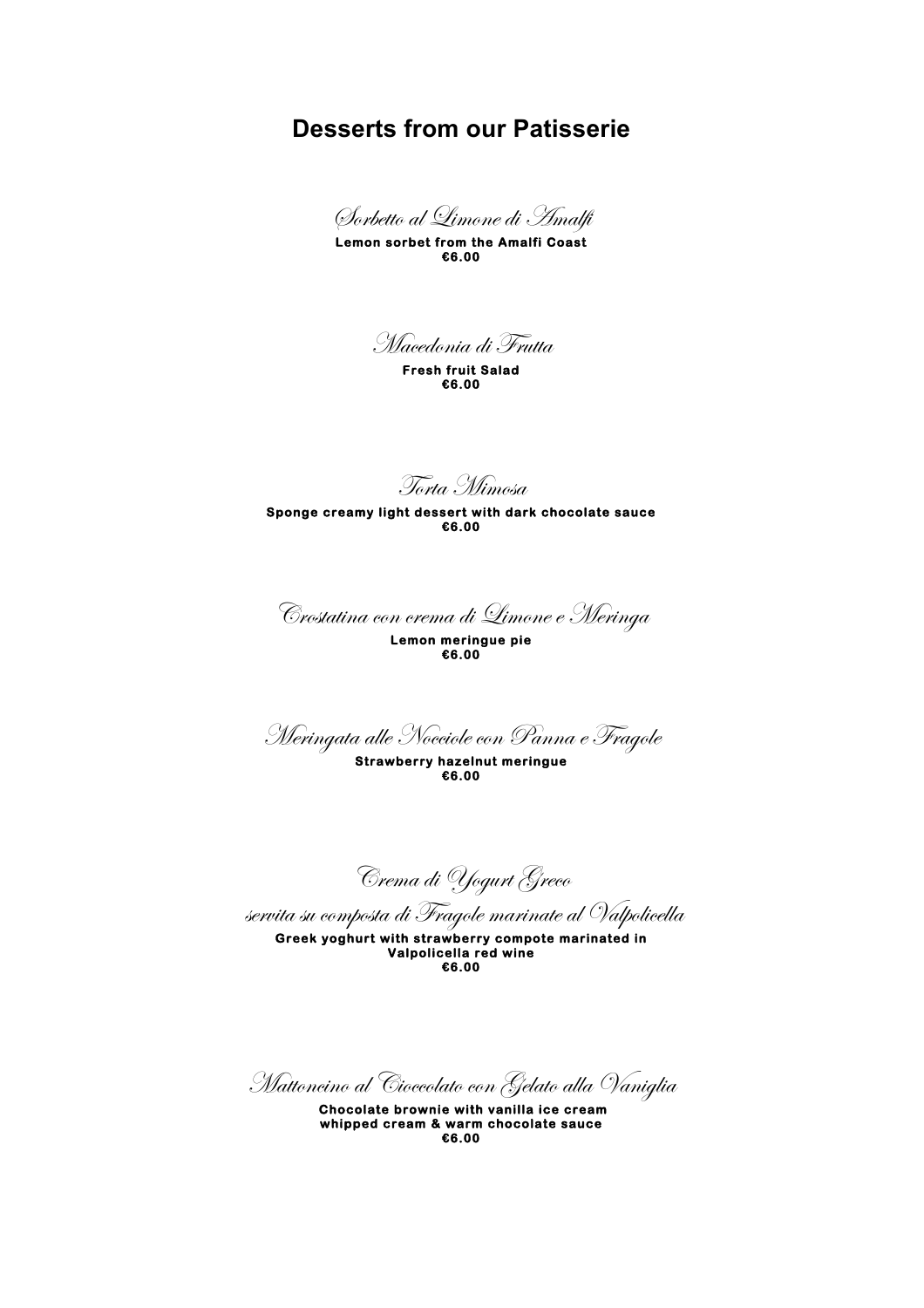# **Our Home Made Selection**

Jee Cream

**3 scoops of your choice**

**Vanilla, chocolate, hazelnut, coffee, pistachio, chocolate chip** 

**€5.00** 

## S orbets

**3 scoops of your choice Raspberry, passion fruit, lemon, tangerine, strawberry**

**€5.00** 



**Carrot, pineapple & walnut cake**

**Chocolate layer cake**

**Coffee & walnut cake**

**Plain Sponge Cake**

**€5.00**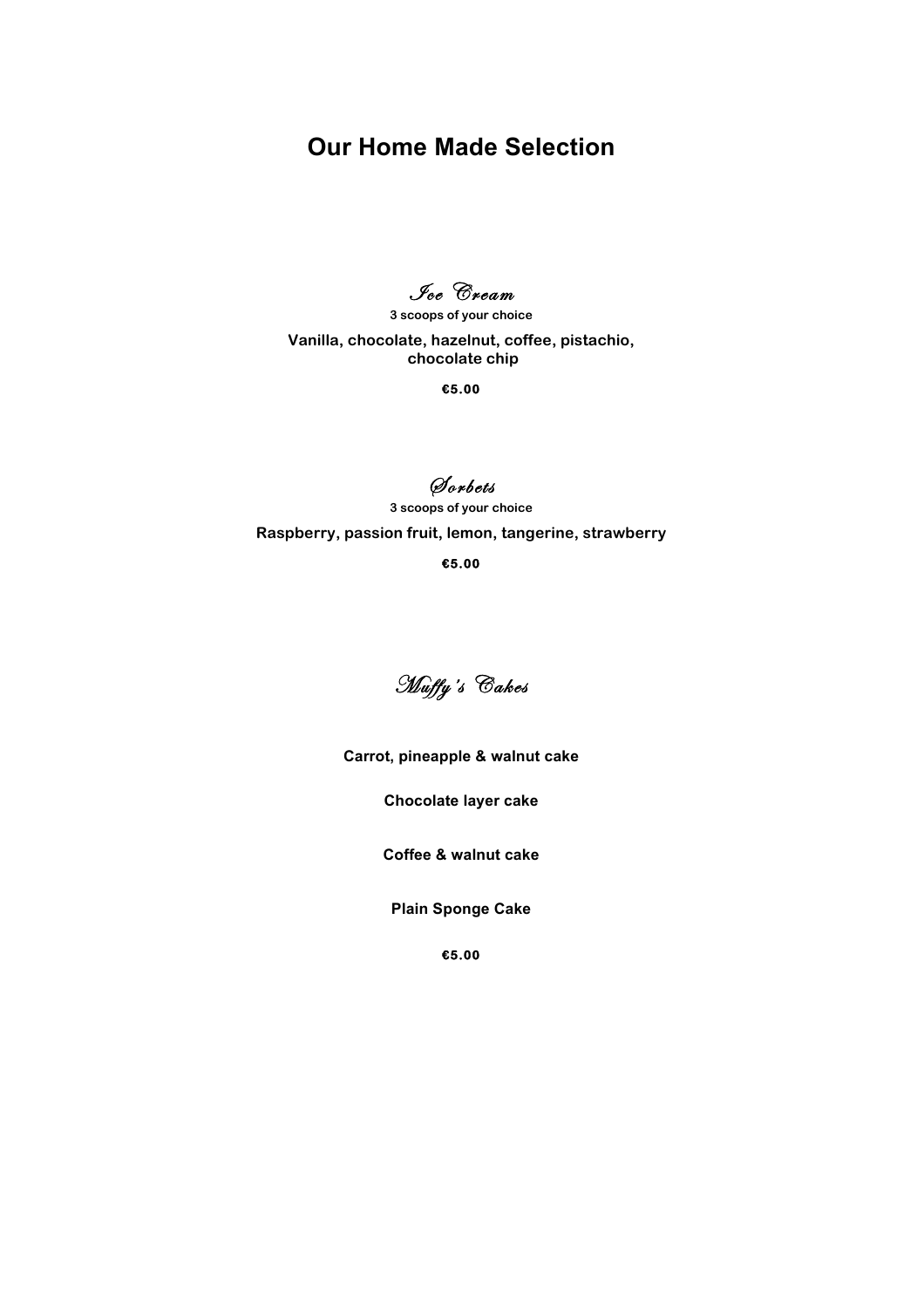### **Breakfast**

09:00 – 12:00

#### **Fried eggs & bacon**

Served with baked beans, grilled tomatoes & mushrooms

**€6.00** 

#### **Scrambled eggs**

Served with toast

### **€6.00**

#### **Hot Buttered Toast**

Served with home made marmalade strawberry jam, honey or nutella **€2.00** 

**Croissants**  Served with home made marmalade strawberry jam, honey or nutella **€2.50** 

#### **Basket of assorted French pastry from our bakery**

Served with home made marmalade strawberry jam, honey or nutella **€5.00**

### **Sandwiches and Bakery**

All day snack 09:00 – 17:30

*<i><u>Aandwiches</u>* 

Available in white or brown bread and can be toasted on request

**Ham & cheese, Cheese & tomato**

#### **€3.00**

**Tuna & artichoke 'Tramezzino'**

#### **€3.00**

**Chicken & chutney**

#### **€3.00**

**Toasted savoury croissants with ham & cheese**

#### **€3.00**

**Assorted sandwich platter for 2 pax**

#### **€14.00**

Special Sandwiches

#### **Our Very Special Club Sandwich**

Bacon, chicken breast, fried egg, lettuce, mayonnaise & tomato served with home made potato chips

### **€8.00**

#### **The Palace Special**

Roasted chicken, lettuce, tomato & mayo **€6.00**

#### **Baguette con mozzarella, prosciutto e pomodorini del piennolo**

Baguette with mozzarella, Parma ham & cherry tomatoes **€5.00** 

#### **Traditional Maltese Ftira**

Freshly baked maltese bread with tomatoes, tuna, capers, black olives

#### & olive oil

#### **€5.00**

#### **Croque Monsieur**

Toasted sandwich with ham, sprinkled with grated cheese

and grilled under the salamander

#### **€4.00**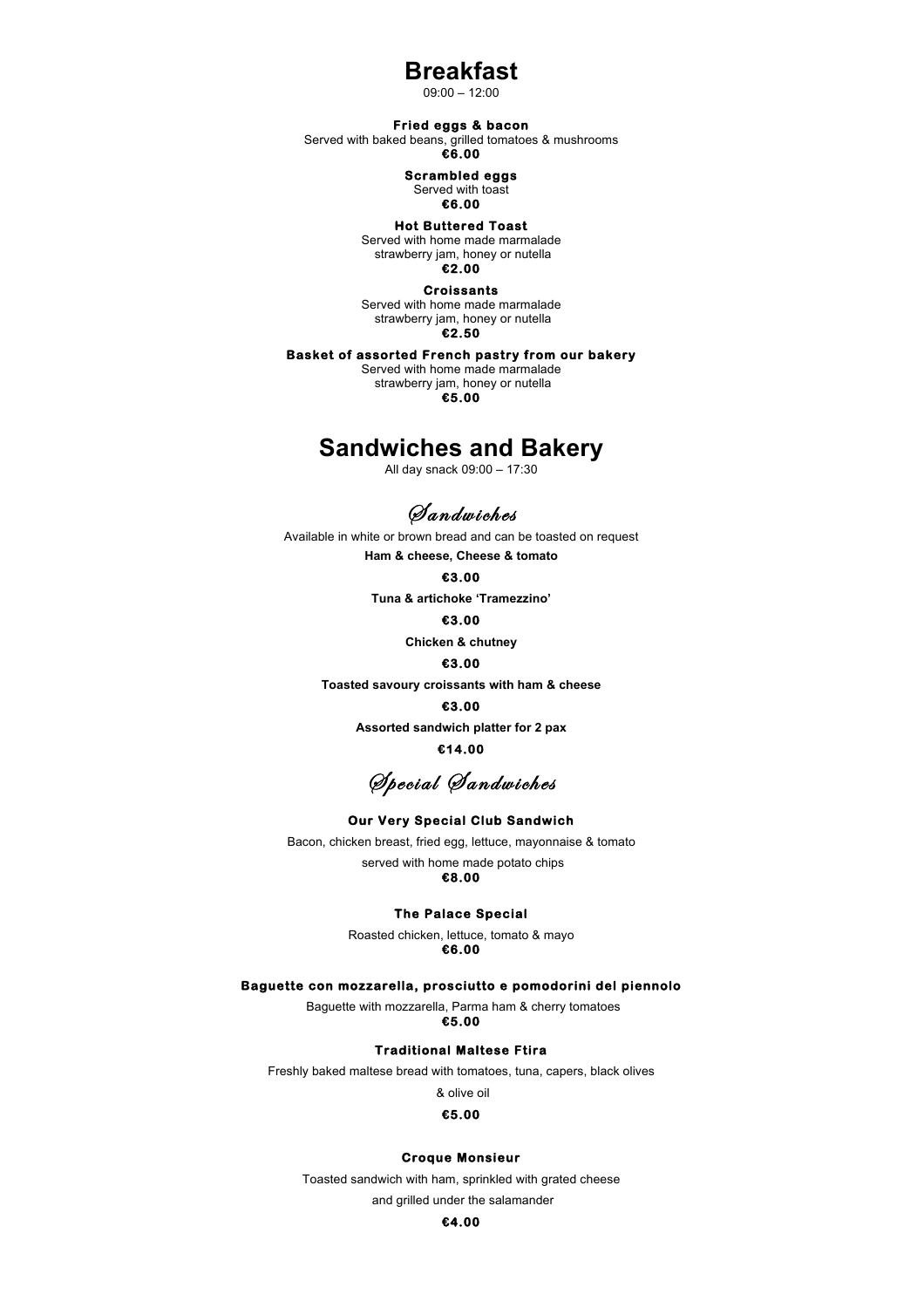# Refreshments

| €2.50 |
|-------|
| €2.50 |
| €2.50 |
| €2.50 |
| €2.50 |
| €2.50 |
| €2.50 |
| €2.50 |
| €2.50 |
|       |

# Water Selection

| San Michel still / sparkling 25cl | €1.50 |
|-----------------------------------|-------|
| Panna still 250ml                 | €2.00 |
| Panna still 75cl                  | €3.50 |
| San Pellegrino 250ml              | €2.00 |
| San Pellegrino 75cl               | €3.50 |
| Perrier 33cl                      | €3.00 |
| Perrier 75cl                      | €5.00 |
|                                   |       |

# Fresh Juices

| Freshly squeezed lemonade | €5.00 |
|---------------------------|-------|
|                           |       |

Pago Fruit Juices

| Orange, lemon & carrot 'ACE'                                    |       |
|-----------------------------------------------------------------|-------|
| Pineapple, mango, pear, peach, tropical cocktail, apple, orange | €3.00 |

### B eers

| Cisk lager 25cl  | €2.50 |
|------------------|-------|
| Cisk export      | €2.50 |
| Shandy 25cl      | €2.50 |
| <b>Becks</b>     | €3.50 |
| Heineken         | €3.50 |
| <b>Budweiser</b> | €3.50 |
| Corona           | €3.50 |
|                  |       |

C offee S election

| Espresso                                          | €2.00 |
|---------------------------------------------------|-------|
| Espresso con Panna                                | €3.00 |
| Double Espresso                                   | €3.00 |
| Decaf                                             | €2.50 |
| Cappuccino                                        | €2.50 |
| Caffe Latte                                       | €2.50 |
| Regular American coffee                           | €2.50 |
| Hot thick chocolate with or without whipped cream | €3.50 |
| Iced coffee                                       | €3.00 |
| Glass of milk                                     | €1.50 |
| Teas - Please ask to view our Tea menu            |       |

Milk Shakes

Thick creamy milk shake made with ice cream (chocolate, vanilla, strawberry) **€5.00**